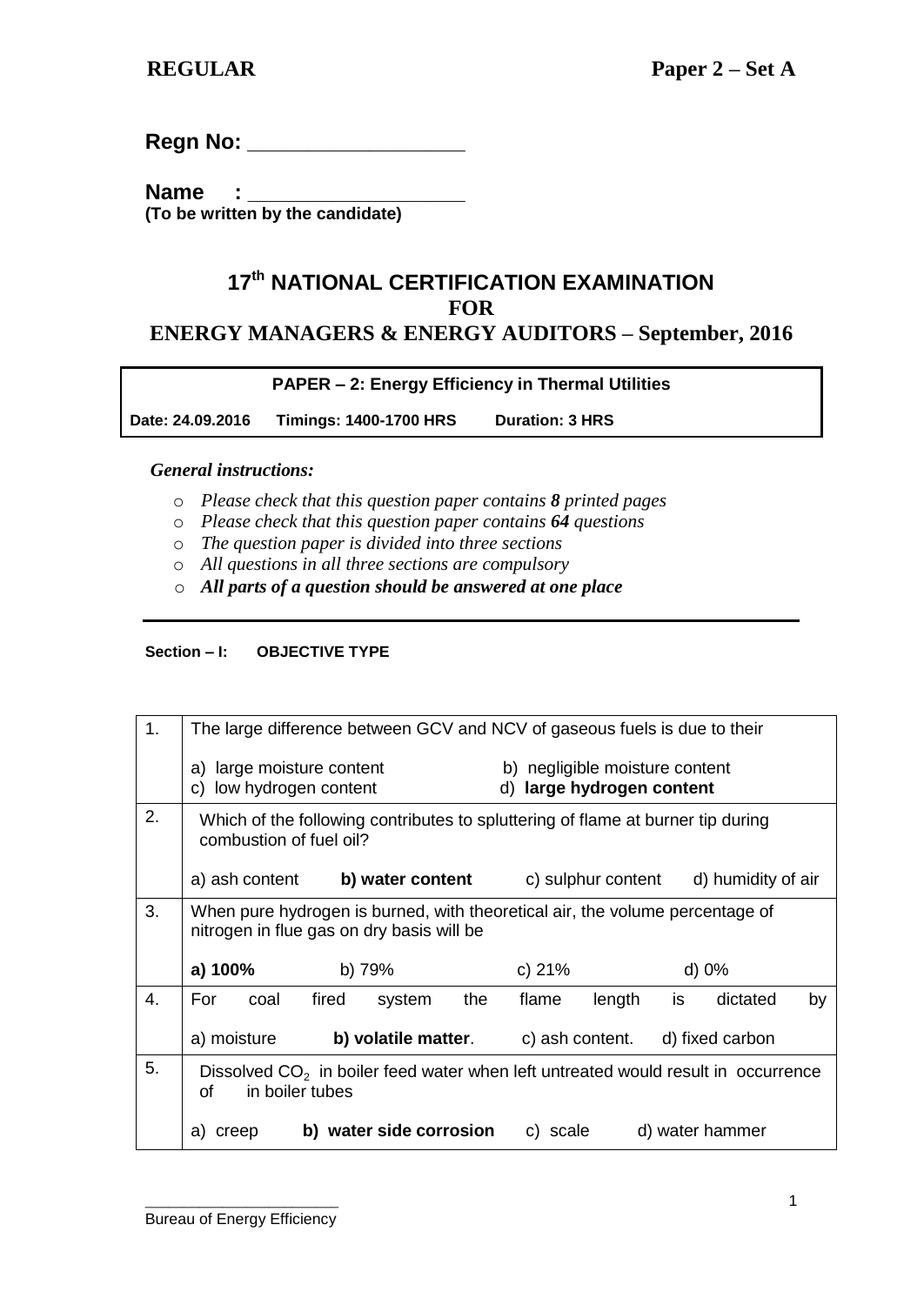| 6.  | At saturation temp, there can be                                                                                                                          |                       |                                               |                                                        |
|-----|-----------------------------------------------------------------------------------------------------------------------------------------------------------|-----------------------|-----------------------------------------------|--------------------------------------------------------|
|     | a) Hot water                                                                                                                                              | b) Wet steam          |                                               | c) Saturated steam d) all of them are possible         |
| 7.  | Water flows at a rate of 30 $m^3$ /hr. at 15 <sup>o</sup> C in a 150 mm bore pipe horizontally. What<br>is the velocity of water flow in the pipe?        |                       |                                               |                                                        |
|     | b) 0.94 m/s<br>a) 0.47 m/s                                                                                                                                | c) $1.88 \text{ m/s}$ | d) none of the above                          |                                                        |
| 8.  | Which of the following is not true of condensate recovery?                                                                                                |                       |                                               |                                                        |
|     | a) reduces water charges<br>c) increases boiler output                                                                                                    |                       |                                               | b) reduces fuel costs<br>d) increases boiler blow down |
| 9.  | Chemical used for dozing in boiler drum to reduce dissolved gases is                                                                                      |                       |                                               |                                                        |
|     | a) hydrazine                                                                                                                                              | b) chlorine           | c) alum                                       | d) all of the above                                    |
| 10. | Which of the following is not a property of ceramic fibre?                                                                                                |                       |                                               |                                                        |
|     | a) low thermal conductivity<br>c) high heat capacity                                                                                                      |                       | b) light weight<br>d) thermal shock resistant |                                                        |
| 11. | In a reheating furnace, soaking time of a cycle depends typically on;                                                                                     |                       |                                               |                                                        |
|     | a) excess air level<br>c) thickness of the charged material                                                                                               |                       | d) furnace atmosphere                         | b) preheat temperature of charge                       |
| 12. | Higher excess air in an oil fired furnace would result in                                                                                                 |                       |                                               |                                                        |
|     | a) increased furnace temperature<br>c) reduced flame temperature                                                                                          |                       | d) increased flame length                     | b) increase in $CO2$ presence in flue gas              |
| 13. | In a pressure reduction valve, which of these does not change?                                                                                            |                       |                                               |                                                        |
|     | a) Temperature<br>c) Enthalpy                                                                                                                             |                       | b) Pressure<br>d) None of above               |                                                        |
| 14. | In a counter-flow heat exchanger, cold fluid enters at 30°C and leaves at 50°C,<br>whereas the hot fluid enters at 150°C and leaves at 130°C. The LMTD is |                       |                                               |                                                        |
|     | a) 100°C<br>b)                                                                                                                                            | $280^{\circ}$ C       | c) $0^{\circ}$ C                              | d) 20                                                  |
| 15. |                                                                                                                                                           |                       |                                               |                                                        |
|     | a) Shell and tube type                                                                                                                                    | b) Plate type         |                                               |                                                        |
|     | c) Direct contact type                                                                                                                                    |                       | d) Run Around Coil type                       |                                                        |
|     |                                                                                                                                                           |                       |                                               |                                                        |
| 16. | Pinch analysis uses the ______ law of thermodynamics                                                                                                      |                       |                                               |                                                        |
|     | a) First<br>b) Second                                                                                                                                     | c)Third               |                                               | d) Both $(a)$ & $(b)$                                  |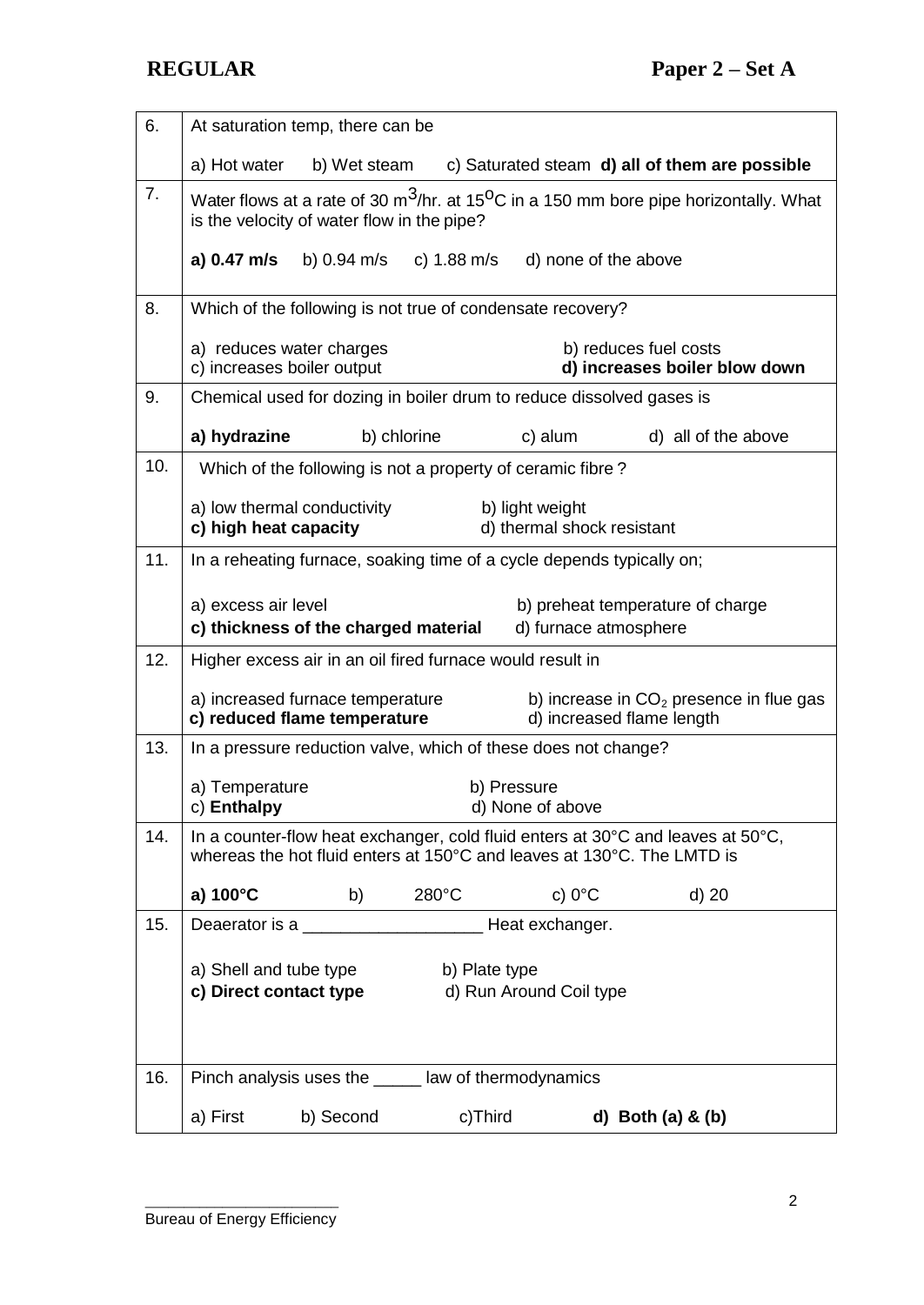| 17. | What is the most effective way to avoid ambient air infiltration into a<br>continuous reheating furnace?                                                                                                                          |  |  |  |
|-----|-----------------------------------------------------------------------------------------------------------------------------------------------------------------------------------------------------------------------------------|--|--|--|
|     | a) maintain negative pressure in furnace<br>b) increase the chimney height<br>d) maintain slightly positive<br>c) operate at about 90% capacity<br>pressure in the furnace                                                        |  |  |  |
| 18. | Select the wrong statement with respect to furnace operations                                                                                                                                                                     |  |  |  |
|     | a) the burner flame should not touch the stock<br>b) air infiltration leads to oxidation of billets<br>c) ceramic fibre linings are used in the exterior of the furnace<br>d) heat loss through openings is proportional to $T^4$ |  |  |  |
| 19. | The heat recovery device in which high conductivity bricks are used for storing heat<br>is                                                                                                                                        |  |  |  |
|     | a) heat pipe<br>b) heat pump<br>c) thermo compressor<br>d) regenerator                                                                                                                                                            |  |  |  |
| 20. | The exhaust from which of the following is not suitable for waste heat<br>boiler application?                                                                                                                                     |  |  |  |
|     | b) hot air dryer<br>c) diesel engine<br>d) furnace<br>a) gas turbine                                                                                                                                                              |  |  |  |
| 21. | Desirable boiler water pH should be?                                                                                                                                                                                              |  |  |  |
|     | c) $9-11$<br>$a) 5-7$<br>b) $7-9$<br>d) None of the above                                                                                                                                                                         |  |  |  |
| 22. | Which of the following has the lowest stoichiometric oxygen demand (kg/kg of fuel)?                                                                                                                                               |  |  |  |
|     | b) Carbon<br>c) Sulphur<br>a) Hydrogen<br>d) Nitrogen                                                                                                                                                                             |  |  |  |
| 23. | Which of the following is used for controlling pressure in a natural draft furnace?                                                                                                                                               |  |  |  |
|     | a) Forced draft fan b)Induced draft fan<br>c) Dampers<br>d)Both $(a)$ & $(b)$                                                                                                                                                     |  |  |  |
| 24. | The head loss due to friction in a pipe is                                                                                                                                                                                        |  |  |  |
|     | a) directly proportional to the diameter b) directly proportional to the gravitational<br>constant                                                                                                                                |  |  |  |
|     | c) inversely proportional to the velocity d) directly proportional to the square of<br>velocity                                                                                                                                   |  |  |  |
| 25. | Which trap is preferred in discharge of condensate recovery from process<br>equipment?                                                                                                                                            |  |  |  |
|     | a) Float trap<br>b) Thermodynamic trap                                                                                                                                                                                            |  |  |  |
|     | c) Thermostatic trap<br>d) All of the above                                                                                                                                                                                       |  |  |  |
| 26. | Enthalpy of Evaporation of any vapour at its Critical Point will be                                                                                                                                                               |  |  |  |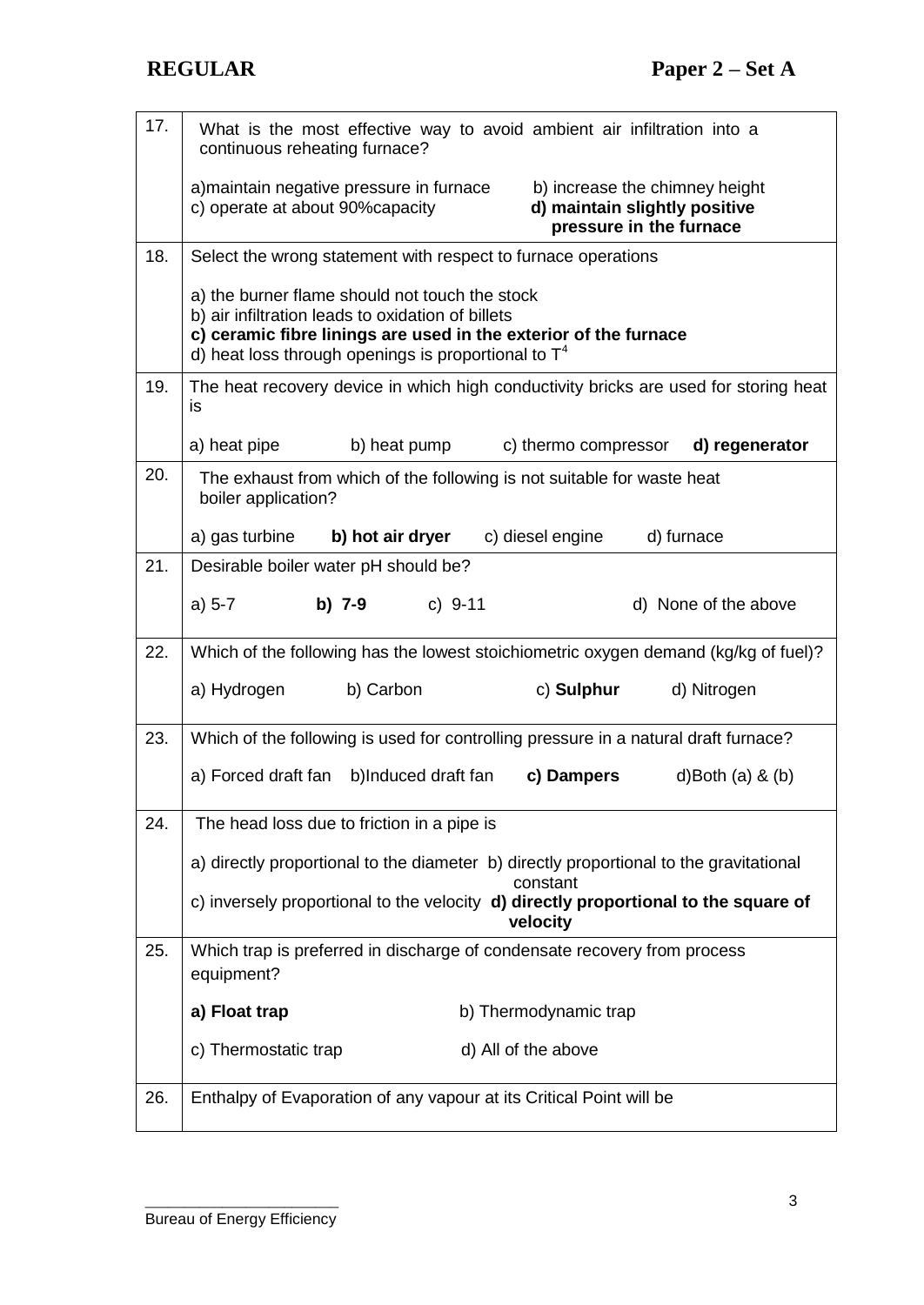|     | a) Maximum<br>b) Zero                                 | c) Less than zero<br>d) Unpredictable                                               |
|-----|-------------------------------------------------------|-------------------------------------------------------------------------------------|
| 27. |                                                       | Corrosion in stack, Air Pre-Heater, Economizer is mainly influenced by _____        |
|     | a)Sulphur content in fuel                             | b) Ash content in fuel                                                              |
|     | c) Moisture content in fuel                           | d) All of the above                                                                 |
| 28. | Which of the following fuels has the least viscosity? |                                                                                     |
|     | a) Furnace Oil<br>b) Diesel                           | c) Kerosene<br>d) Crude Oil                                                         |
| 29. | Select the odd one among the following                |                                                                                     |
|     | a) Condenser                                          | b) Distillation tower c) Evaporator<br>d) Economiser                                |
| 30. | of the heat exchanger?                                | Which of the following depends on physical properties of fluids as well as geometry |
|     | a) Overall heat transfer coefficient                  | b) Fouling coefficient                                                              |
|     | c) LMTD (Log Mean Temperature Difference              | d) Effectiveness                                                                    |
| 31. | In a boiler Air preheater is installed                |                                                                                     |
|     | a) Before the economizer                              | b) after economizer                                                                 |
|     | c) after ESP                                          | d) Before superheater                                                               |
| 32. | Sulphur percentage in furnace oi                      |                                                                                     |
|     | a) sets lower flue gas temperature limit              | b) improves viscosity                                                               |
|     | c) does not add to heat value                         | d) forms soot                                                                       |
| 33. |                                                       | Controlled wetting of coal (during the coal preparation) would result in            |
|     | a) reduction in flue gas exit temperature             | b) decrease in the percentage of<br>unburnt carbon                                  |
|     | c) improper combustion                                | d) increase in the fines of coal                                                    |
| 34. |                                                       | Which of the following is considered in the calculation of 'Evaporation ratio'?     |
|     | a) calorific value of fuel<br>c) fuel quantity        | b) latent heat of steam<br>d) all of the above                                      |
| 35. | Which causes alkaline hardness                        |                                                                                     |
|     | a) bicarbonates of Ca and Mg                          | c) Chlorides of Mg and Ca                                                           |
|     | c) Silicates                                          | d) nitrates of Ca and Mg                                                            |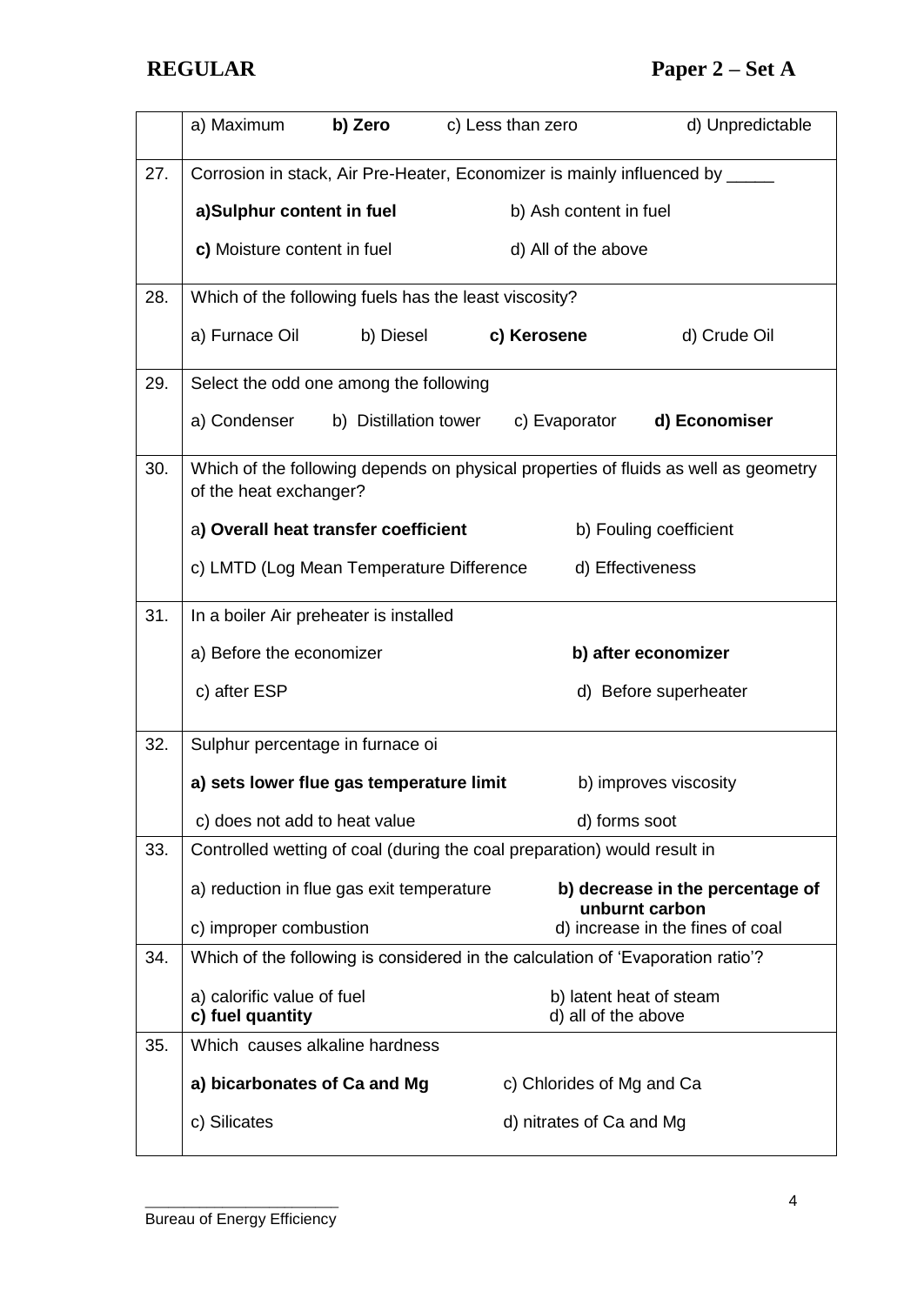| 36. | 1% of the fuel is saved in boiler fuel consumption, if the feed water temperature is<br>increased by                             |                                                                                                                   |  |  |  |
|-----|----------------------------------------------------------------------------------------------------------------------------------|-------------------------------------------------------------------------------------------------------------------|--|--|--|
|     | $4^0$ C<br>b) $9^{\circ}$ C<br>c) $6^{\circ}$ C                                                                                  | d) $10^{\circ}$ C                                                                                                 |  |  |  |
| 37. | Velocity of steam in steam pipe is directly proportional to;                                                                     |                                                                                                                   |  |  |  |
|     | a) number of bends in pipe                                                                                                       | b) specific volume of steam                                                                                       |  |  |  |
|     | c) length of pipe                                                                                                                | d) diameter of the pipe                                                                                           |  |  |  |
| 38. | The working media in a thermo-compressor is                                                                                      |                                                                                                                   |  |  |  |
|     | a) electricity<br>b) compressed air                                                                                              | c) high temperature oil<br>d) steam                                                                               |  |  |  |
| 39. | The turbine heat rate is expressed as                                                                                            |                                                                                                                   |  |  |  |
|     | a) kWh/kCal<br>b) kg/kCal                                                                                                        | c) kCal/kWh<br>d) none of the above                                                                               |  |  |  |
| 40. | A rise in conductivity of boiler feed water indicates                                                                            |                                                                                                                   |  |  |  |
|     | a) drop in the total dissolved solids in boiler water                                                                            | b) more steam generation<br>c) rise in the total dissolved solids in boiler water d) greater purity of feed water |  |  |  |
| 41. | The insulation used for temperatures more than 350°C                                                                             |                                                                                                                   |  |  |  |
|     | a) Polyurethane                                                                                                                  | b) polystyrene                                                                                                    |  |  |  |
|     | c) Calcium silicate                                                                                                              | d) magnesia                                                                                                       |  |  |  |
| 42. | Which of these is not true of 'critical point' of steam/water mixture?                                                           |                                                                                                                   |  |  |  |
|     |                                                                                                                                  | a) the temperature at critical point is $374.15^{\circ}$ C                                                        |  |  |  |
|     | b) the pressure at critical point is 221.2 bar                                                                                   |                                                                                                                   |  |  |  |
|     | c) saturated liquid and saturated vapour lines meet at critical point<br>d) enthalpy of evaporation is maximum at critical point |                                                                                                                   |  |  |  |
| 43. |                                                                                                                                  |                                                                                                                   |  |  |  |
|     | The effectiveness of insulation with ingress of moisture would                                                                   |                                                                                                                   |  |  |  |
|     | a) increase                                                                                                                      | b) decrease                                                                                                       |  |  |  |
|     | c) may increase or decrease depending on<br>temperature and thickness of insulation                                              | d) remain unaffected                                                                                              |  |  |  |
| 44. | The major limitation of metallic recuperator is -------                                                                          |                                                                                                                   |  |  |  |
|     | a) limitation of handling $CO_x$ , NO <sub>x</sub> etc.                                                                          |                                                                                                                   |  |  |  |
|     | b) limitation of reduced life for handling temperature more than 1000°C                                                          |                                                                                                                   |  |  |  |
|     | c) manufacturing difficulty of the required design                                                                               |                                                                                                                   |  |  |  |
|     | d) none of the above                                                                                                             |                                                                                                                   |  |  |  |
| 45. | In a turbine, the thermodynamic process taking place is                                                                          |                                                                                                                   |  |  |  |
|     | a) contraction<br>b) expansion                                                                                                   | c) condensation<br>d) all the above                                                                               |  |  |  |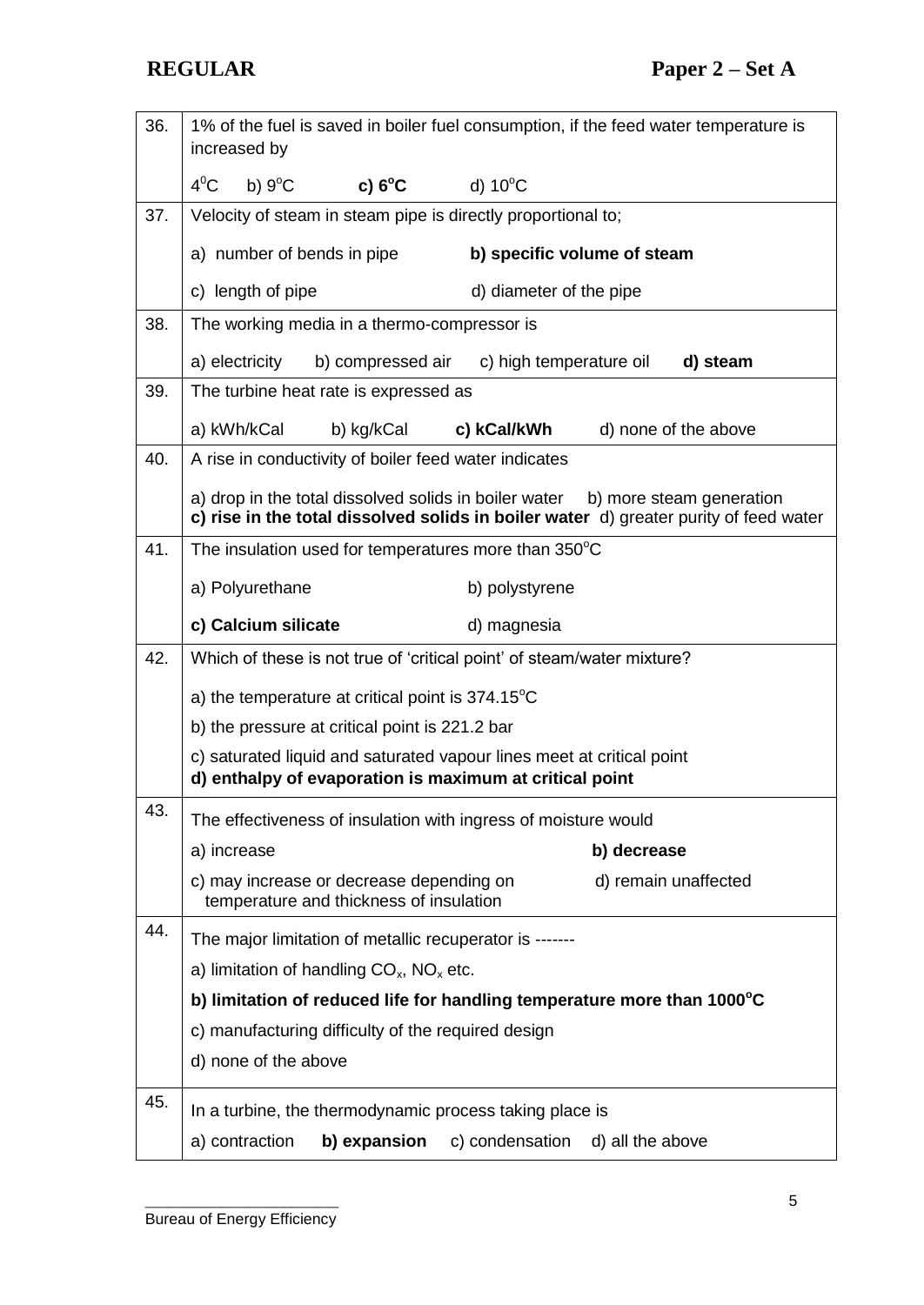| 46. | In an FBC boiler with low ash fusion coal, if the bed temperature exceeds $950^{\circ}$ C,<br>the result is: |  |                                                                   |                                                                                                              |  |
|-----|--------------------------------------------------------------------------------------------------------------|--|-------------------------------------------------------------------|--------------------------------------------------------------------------------------------------------------|--|
|     | a) Low steam temperature                                                                                     |  | b) clinker formation                                              |                                                                                                              |  |
|     | c) Melting of lime stones d) Ash carry over                                                                  |  |                                                                   |                                                                                                              |  |
| 47. |                                                                                                              |  | Electrical energy consumption for coal sizing will be maximum for |                                                                                                              |  |
|     | a) stoker fired boiler<br>c) CFBC boiler                                                                     |  |                                                                   | b) AFBC boiler<br>d) pulverised coal boiler                                                                  |  |
| 48. | Ideal furnace for melting & alloying of special steels is                                                    |  |                                                                   |                                                                                                              |  |
|     | a) induction furnace                                                                                         |  | b) Cupola furnace                                                 |                                                                                                              |  |
|     | c) rotary hearth                                                                                             |  |                                                                   | d) recirculating bogie furnace                                                                               |  |
| 49. |                                                                                                              |  | Arrange the following fuels by their GCV in decreasing order-     |                                                                                                              |  |
|     |                                                                                                              |  | (p) Rice husk, (q) Diesel, (r) Grade-C Coal, (s) Hydrogen         |                                                                                                              |  |
|     | a) s-q-r-p                                                                                                   |  |                                                                   | $d)$ q-r-s-p                                                                                                 |  |
| 50. | Water logging of 2 m lift of condensate at trap discharge will result in back pressure<br>of $\_\_$          |  |                                                                   |                                                                                                              |  |
|     |                                                                                                              |  |                                                                   | a) 0.02 kg/cm <sup>2</sup> b) <b>0.2 kg/cm<sup>2</sup> c</b> ) 2 kg/cm <sup>2</sup> d) 20 kg/cm <sup>2</sup> |  |

*-------- End of Section - I ---------*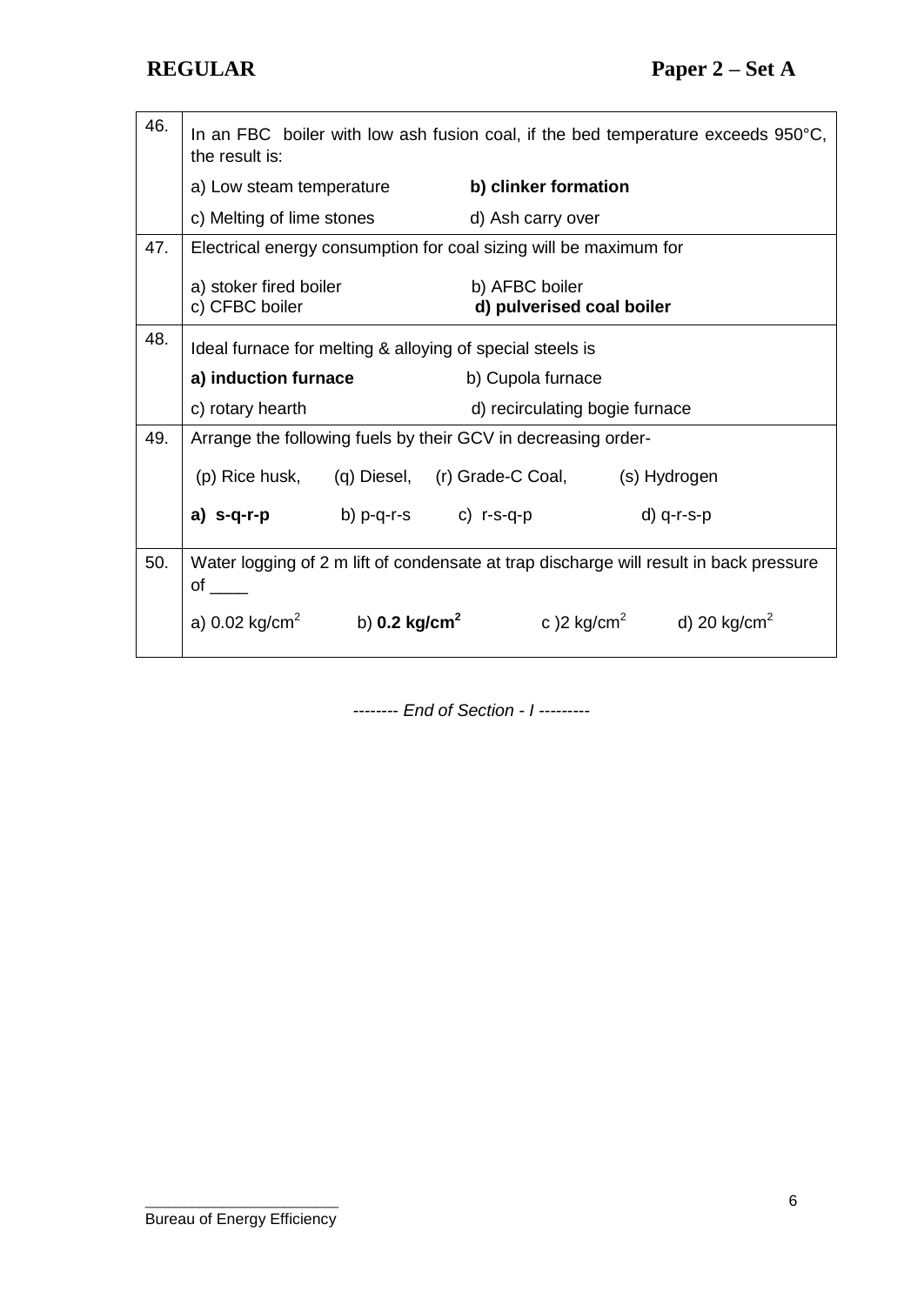## **Section - II: SHORT DESCRIPTIVE QUESTIONS**

| $S-1$ | In a plant, a boiler is generating saturated steam of 10 TPH at a pressure of 7 kg/cm <sup>2</sup> (g)<br>with furnace oil as a fuel.<br>Feed water temperature<br>Feed water temperature $= 60^{\circ}$ C<br>Evaporation ratio $= 14$ .<br>Calorific value of FO $= 10000$ kcal/kg<br>Specific gravity of FO $= 0.95$ .<br>Enthalpy of steam at 7 kg/cm <sup>2</sup> (g) $= 660$ kcal/kg<br>Find out the efficiency of the boiler by direct method and volume of furnace oil tank (in $m^3$ )<br>required for 120 hrs of operation |                                                           | $=60^{\circ}$ C                                                                                                                                                       |  |
|-------|-------------------------------------------------------------------------------------------------------------------------------------------------------------------------------------------------------------------------------------------------------------------------------------------------------------------------------------------------------------------------------------------------------------------------------------------------------------------------------------------------------------------------------------|-----------------------------------------------------------|-----------------------------------------------------------------------------------------------------------------------------------------------------------------------|--|
| Ans   |                                                                                                                                                                                                                                                                                                                                                                                                                                                                                                                                     |                                                           |                                                                                                                                                                       |  |
|       |                                                                                                                                                                                                                                                                                                                                                                                                                                                                                                                                     |                                                           |                                                                                                                                                                       |  |
|       |                                                                                                                                                                                                                                                                                                                                                                                                                                                                                                                                     | (Note: Deduct 1 mark if 60 is not subtracted from 660)    |                                                                                                                                                                       |  |
|       |                                                                                                                                                                                                                                                                                                                                                                                                                                                                                                                                     | Furnace oil requirement = $10/14 = 0.714$ TPH = 714 kg/hr |                                                                                                                                                                       |  |
|       | For 120 hrs of operation, Furnace Oil requirement = $714 \times 120 = 85680$ kg<br>Oil tank volume $= 85680 / (0.950/(1/1000)) = 90.189 \text{ m}^3$                                                                                                                                                                                                                                                                                                                                                                                |                                                           |                                                                                                                                                                       |  |
|       |                                                                                                                                                                                                                                                                                                                                                                                                                                                                                                                                     | <b>OR</b>                                                 |                                                                                                                                                                       |  |
|       |                                                                                                                                                                                                                                                                                                                                                                                                                                                                                                                                     |                                                           |                                                                                                                                                                       |  |
|       |                                                                                                                                                                                                                                                                                                                                                                                                                                                                                                                                     |                                                           |                                                                                                                                                                       |  |
|       | Oil tank volume                                                                                                                                                                                                                                                                                                                                                                                                                                                                                                                     | $= 90189 / 1000 = 90.189$ m <sup>3</sup>                  | Furnace oil requirement = 10 / 14 = 0.714 TPH = 714 kg/hr = 714 / 0.95 = 751.57 ltr/hr<br>For 120 hrs of operation, oil requirement = $751.57 \times 120 = 90189$ ltr |  |
| $S-2$ | In a process plant, 30 TPH of steam after pressure reduction with pressure reducing valve<br>to 20 kg/cm <sup>2</sup> gets superheated. The temperature of steam is 280°C. The management<br>wants to install a de-superheater to convert superheated steam into saturated steam at 20<br>kg/cm <sup>2</sup> for process use, and its saturation temperature is $210^{\circ}$ C.                                                                                                                                                    |                                                           |                                                                                                                                                                       |  |
|       |                                                                                                                                                                                                                                                                                                                                                                                                                                                                                                                                     |                                                           | Calculate quantity of water at $30^{\circ}$ C to be injected in de-super-heater to get the desired                                                                    |  |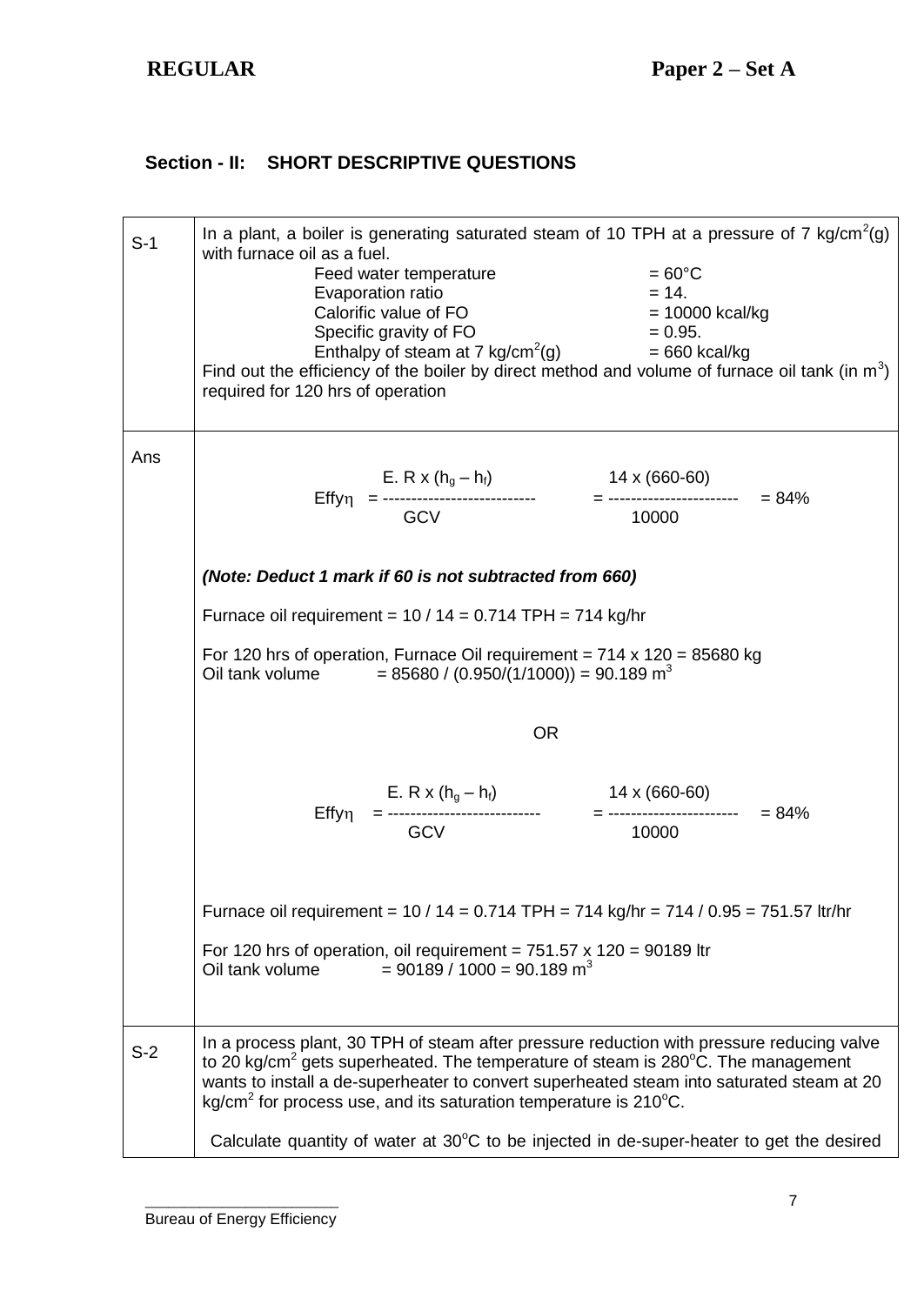|       | saturated steam using the following data.                                                                                                                                                                                                                                     |                                                        |  |  |
|-------|-------------------------------------------------------------------------------------------------------------------------------------------------------------------------------------------------------------------------------------------------------------------------------|--------------------------------------------------------|--|--|
|       | Specific heat of superheated steam = $0.45$ kcal/Kg <sup>o</sup> C,                                                                                                                                                                                                           |                                                        |  |  |
|       | Latent heat of steam at $20 \text{kg/cm}^2 = 450 \text{ kcal/kg}$                                                                                                                                                                                                             |                                                        |  |  |
| Ans   | Quantity of heat available above saturation                                                                                                                                                                                                                                   | $=$ 30,000 x 0.45 x (280-210)<br>$= 9,45,000$ kCal/hr  |  |  |
|       | Quantity of water required in de-superheater                                                                                                                                                                                                                                  | $= Q x$ {1x (210-30) + 450} = 945000<br>$= 1500$ Kg/hr |  |  |
| $S-3$ | A steam pipe of 100mm diameter is insulated with mineral wool. As a part of energy saving<br>measure, the insulation is upgraded with efficient Calcium silicate insulation. Calculate the<br>percentage reduction in heat loss due to above measure with the following data, |                                                        |  |  |
|       | <b>Boiler efficiency</b>                                                                                                                                                                                                                                                      | :80%                                                   |  |  |
|       | Surface temperature with mineral wool                                                                                                                                                                                                                                         | $:95^{\circ}$ C                                        |  |  |
|       | Surface temperature with calcium silicate                                                                                                                                                                                                                                     | : $55^{\circ}$ C                                       |  |  |
|       | Ambient temperature                                                                                                                                                                                                                                                           | : $25^{\circ}$ C                                       |  |  |
| Ans   |                                                                                                                                                                                                                                                                               |                                                        |  |  |
|       | Heat loss thru non-insulated pipe                                                                                                                                                                                                                                             | $=[10 + (95 - 25) / 20]$ * (95 - 25)]                  |  |  |
|       |                                                                                                                                                                                                                                                                               | $= 945$ kcal/hr-m <sup>2</sup>                         |  |  |
|       | Heat loss thru insulated pipe                                                                                                                                                                                                                                                 | $=[10 + (55 - 25) / 20] * (55 - 25)]$                  |  |  |
|       |                                                                                                                                                                                                                                                                               | $=$ 345 kcal/hr-m <sup>2</sup>                         |  |  |
|       | % Reduction in heat loss                                                                                                                                                                                                                                                      | $= (945 - 345)^*100 / 945$                             |  |  |
|       |                                                                                                                                                                                                                                                                               | $= 63.5 %$                                             |  |  |
| $S-4$ | List any six losses in a Boiler<br>a)                                                                                                                                                                                                                                         |                                                        |  |  |
|       | b) Name two sources of wet flue gas loss in a coal fired boiler                                                                                                                                                                                                               |                                                        |  |  |
|       |                                                                                                                                                                                                                                                                               |                                                        |  |  |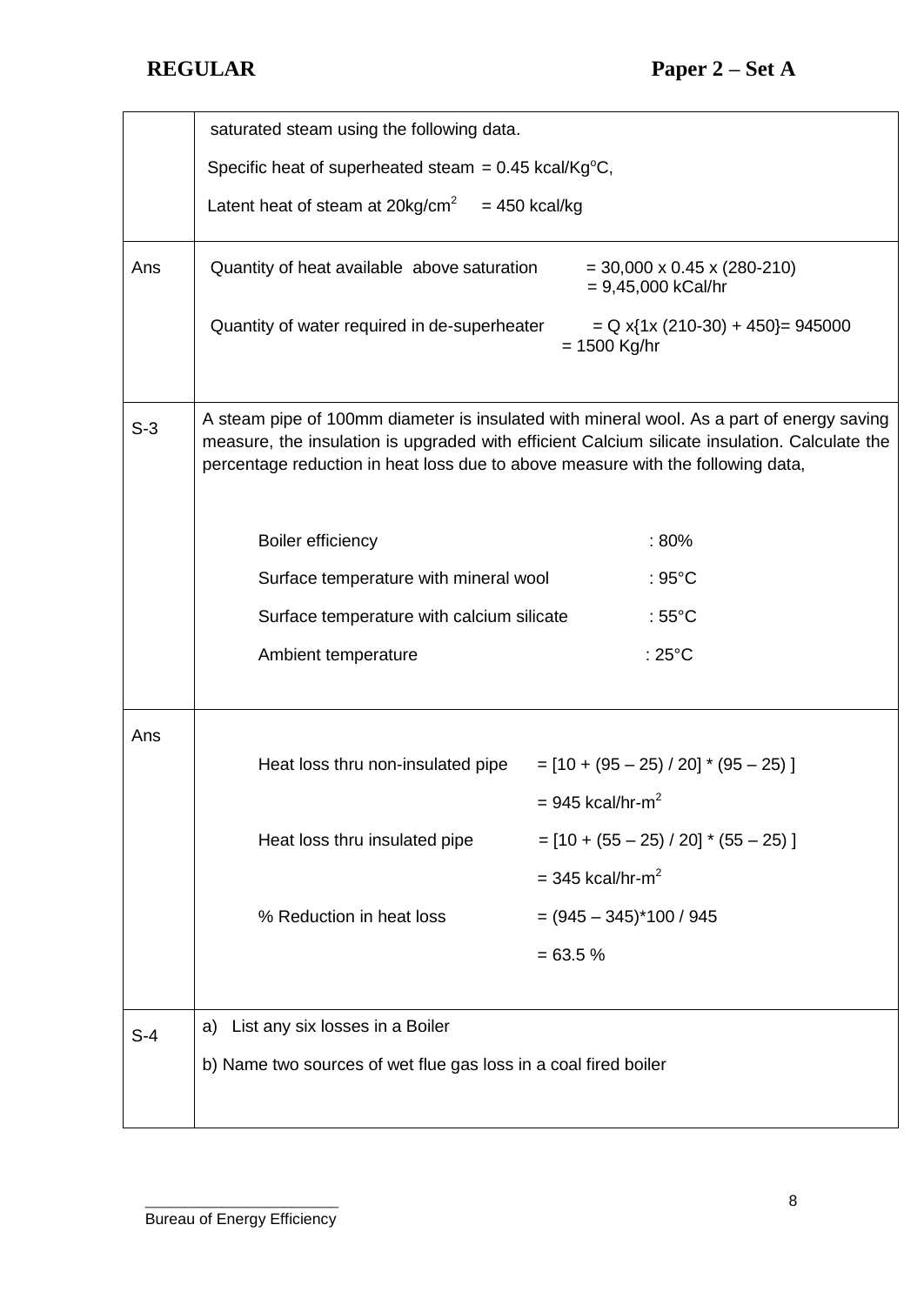| Ans   | a)                                                                                                                                                                                                                                                                                                                                                                                                                                                                                                                                                                                                                                                                                               |  |  |  |  |
|-------|--------------------------------------------------------------------------------------------------------------------------------------------------------------------------------------------------------------------------------------------------------------------------------------------------------------------------------------------------------------------------------------------------------------------------------------------------------------------------------------------------------------------------------------------------------------------------------------------------------------------------------------------------------------------------------------------------|--|--|--|--|
|       | 1. Dry flue gas, $L_1$                                                                                                                                                                                                                                                                                                                                                                                                                                                                                                                                                                                                                                                                           |  |  |  |  |
|       | 2. Loss due to hydrogen in fuel, $L_2$                                                                                                                                                                                                                                                                                                                                                                                                                                                                                                                                                                                                                                                           |  |  |  |  |
|       | 3. Loss due to moisture in fuel, $L_3$                                                                                                                                                                                                                                                                                                                                                                                                                                                                                                                                                                                                                                                           |  |  |  |  |
|       | 4. Loss due to moisture in air, $L_4$                                                                                                                                                                                                                                                                                                                                                                                                                                                                                                                                                                                                                                                            |  |  |  |  |
|       | 5. Partial combustion of C to CO, $L_5$                                                                                                                                                                                                                                                                                                                                                                                                                                                                                                                                                                                                                                                          |  |  |  |  |
|       | 6. Surface heat losses, $L_6$                                                                                                                                                                                                                                                                                                                                                                                                                                                                                                                                                                                                                                                                    |  |  |  |  |
|       | 7. Loss due to Unburnt in fly ash, $L_7$                                                                                                                                                                                                                                                                                                                                                                                                                                                                                                                                                                                                                                                         |  |  |  |  |
|       | 8. Loss due to Unburnt in bottom ash, $L_8$                                                                                                                                                                                                                                                                                                                                                                                                                                                                                                                                                                                                                                                      |  |  |  |  |
|       | (b)<br>Moisture in air, Moisture in fuel and $H_2$ in fuel.                                                                                                                                                                                                                                                                                                                                                                                                                                                                                                                                                                                                                                      |  |  |  |  |
|       |                                                                                                                                                                                                                                                                                                                                                                                                                                                                                                                                                                                                                                                                                                  |  |  |  |  |
| $S-5$ | (a) Calculate the blow down rate for a boiler with an evaporation rate of 5 tons/hr, if<br>the maximum permissible TDS in boiler water is 3000 ppm and with 18 % make<br>up water addition. The feed water TDS is around 400 ppm.<br>(b) Briefly explain temporary hardness and permanent hardness in boiler water                                                                                                                                                                                                                                                                                                                                                                               |  |  |  |  |
| Ans   | Feed water TDS x % Makeup                                                                                                                                                                                                                                                                                                                                                                                                                                                                                                                                                                                                                                                                        |  |  |  |  |
|       | a) Blow down $(\%)$<br>Permissible TDS in Boiler - FeedwaterTDS                                                                                                                                                                                                                                                                                                                                                                                                                                                                                                                                                                                                                                  |  |  |  |  |
|       | Percentage blow down<br>$= 400 \times 18/(3000 - 400) = 2.77$ %                                                                                                                                                                                                                                                                                                                                                                                                                                                                                                                                                                                                                                  |  |  |  |  |
|       | If boiler evaporation rate is 5000 kg/hr then required blow down rate is:                                                                                                                                                                                                                                                                                                                                                                                                                                                                                                                                                                                                                        |  |  |  |  |
|       | $= 5000 \times 2.77/100 = 138.5$ kg/hr<br>(b) Ref Book-2: Page Nos. 45 & 46<br>Temporary hardness; It is the hardness that can be removed by boiling. Calcium and<br>magnesium bi carbonate dissolve in water to form an alkaline solution and these salts<br>are called alkaline hardness. They decompose upon heating releasing carbon dioxide<br>and forming a soft sludge which settles out.<br>Permanent hardness: calcium and magnesium sulphates and chlorides, nitrates etc<br>when dissolved in water are chemically neutral and are known as non alkaline<br>hardness. These are called permanent hardness and form hard scale on the boiler<br>surface which are difficult to remove. |  |  |  |  |
| $S-6$ | List down any five good practices in Furnaces for energy efficiency                                                                                                                                                                                                                                                                                                                                                                                                                                                                                                                                                                                                                              |  |  |  |  |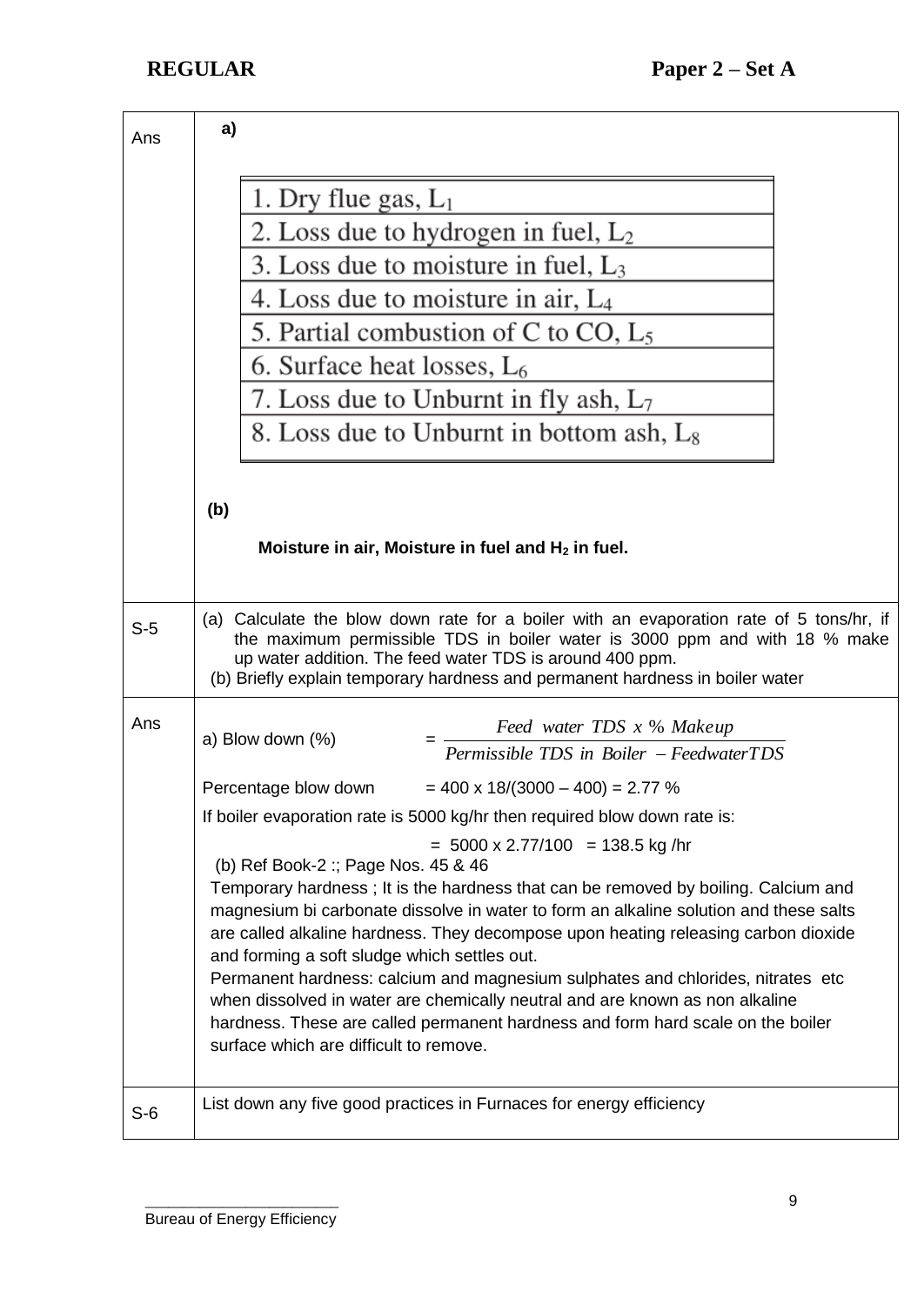| Ans   | a) Improve capacity Utilisation                                                                                                                                                                                                                                                                                                                                                                                                                                                                                                                                      |  |  |
|-------|----------------------------------------------------------------------------------------------------------------------------------------------------------------------------------------------------------------------------------------------------------------------------------------------------------------------------------------------------------------------------------------------------------------------------------------------------------------------------------------------------------------------------------------------------------------------|--|--|
|       | b) Minimise Excess air                                                                                                                                                                                                                                                                                                                                                                                                                                                                                                                                               |  |  |
|       | c) Minimise heat loss due to radiation, walls and openings                                                                                                                                                                                                                                                                                                                                                                                                                                                                                                           |  |  |
|       | d) Adopt Waste heat recovery                                                                                                                                                                                                                                                                                                                                                                                                                                                                                                                                         |  |  |
|       | e) Ensure Complete combustion                                                                                                                                                                                                                                                                                                                                                                                                                                                                                                                                        |  |  |
|       | Maintain Furnace in slightly positive pressure<br>f)                                                                                                                                                                                                                                                                                                                                                                                                                                                                                                                 |  |  |
|       | Adopt Variable frequency drives for fans<br>g)                                                                                                                                                                                                                                                                                                                                                                                                                                                                                                                       |  |  |
|       | h) Optimise cycle time.                                                                                                                                                                                                                                                                                                                                                                                                                                                                                                                                              |  |  |
|       | i) Emissivity Coatings                                                                                                                                                                                                                                                                                                                                                                                                                                                                                                                                               |  |  |
|       | Any five of the above can be awarded marks, 1 mark each.                                                                                                                                                                                                                                                                                                                                                                                                                                                                                                             |  |  |
| $S-7$ | A cogeneration plant has an electrical output of 5 MW with a back pressure turbine which<br>has a input steam conditions to the turbine as 32 TPH with Enthalpy of 3418 KJ/kg @ 64<br>ata and $500^{\circ}$ C and the exit conditions of steam at the end of the back pressure turbine is<br>186°C, with enthalpy of 2835.8 KJ/kg. After the process heating, all the condensate @<br>$73^0$ C returns to the boiler. Calculate the Heat to power Ratio and Energy Utilization factor<br>of the process. Fuel consumption of the boiler is 8.2 TPH Coal at 4800 GCV. |  |  |
| Ans   | Heat to power Ratio<br>$= 32*(2835.8/4.18)-73/(5*860) = 4.5$<br>Energy Utilization Factor = $(32*(2835.8/4.18)-73) + 5*860)/(8.2*4800)$<br>$= 68.7\%$                                                                                                                                                                                                                                                                                                                                                                                                                |  |  |
| $S-8$ | Two identical oil fired boilers of capacity 100 TPH are operated in a refinery. They have a<br>full load efficiency of 90%. The part load efficiencies at 70% and 40% load are 75% and<br>65% respectively. For meeting 140 TPH requirement of steam, which one of the case<br>would you prefer to run and estimate the % savings in the preferred case. The enthalpy of<br>steam generated is 550 Kcal/kg and feed water enters the boiler at 50°C in all the cases.<br>Calorific value of the fuel oil is 10,000 Kcal/hr.                                          |  |  |
|       | Case 1: both the boilers operated at 70 TPH capacity each.                                                                                                                                                                                                                                                                                                                                                                                                                                                                                                           |  |  |
|       | Case 2: one at full load capacity and other at 40% capacity.                                                                                                                                                                                                                                                                                                                                                                                                                                                                                                         |  |  |
| Ans   | Case-1:<br>Amount of Fuel energy required when both the boilers are run at 70% load i.e, at 70<br><b>TPH load</b><br>Enthalpy change = $(550 – 50) = 500$ Kcal/kg                                                                                                                                                                                                                                                                                                                                                                                                    |  |  |
|       | $=(2 * 70 * 1000 * 500) / (0.75 * 10000)$<br>= 9333 Kg/hr (or) 9.33 Tons/hr                                                                                                                                                                                                                                                                                                                                                                                                                                                                                          |  |  |
|       | Case-2:<br>Amount of Fuel required when one boilers is running at full load at 100 TPH and<br>other at part load of 40 TPH                                                                                                                                                                                                                                                                                                                                                                                                                                           |  |  |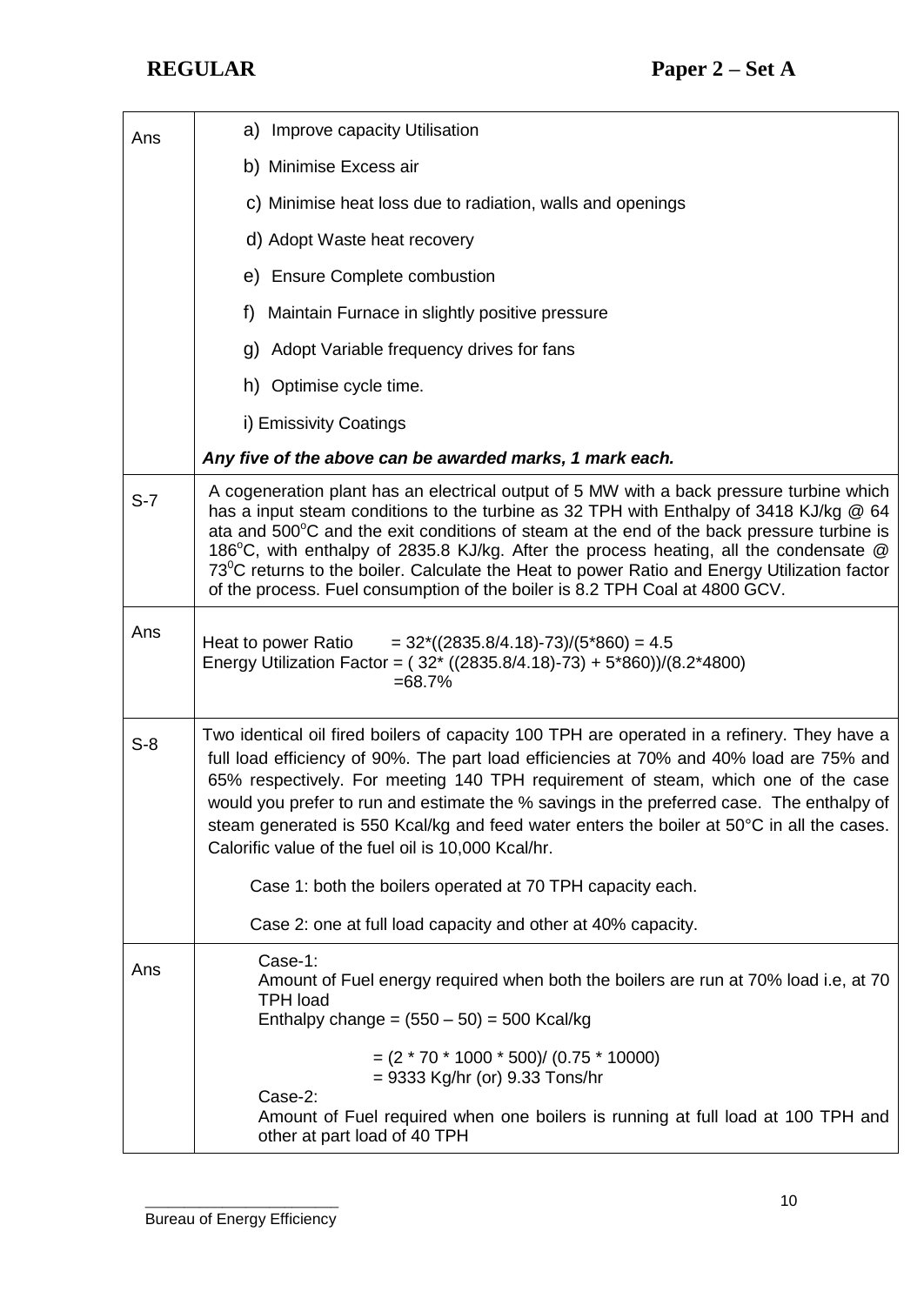| Enthalpy change = $(550 – 50) = 500$ Kcal/kg                                                                                                                                                                                                           |
|--------------------------------------------------------------------------------------------------------------------------------------------------------------------------------------------------------------------------------------------------------|
| $=$ (100 $*$ 1000 $*$ 500) / (0.9 $*$ 10000) + (40 $*$ 1000 $*$ 500) / (0.65 $*$ 10000)<br>$= 5555 + 3076.9$<br>$= 8.63$ Tons/hr<br>Fuel required for Case 2 is less & hence Case 2 is preferred<br>% Fuel Savings = $(9.33 - 8.63) / 9.33 \times 100$ |
| $= 7.5 \%$                                                                                                                                                                                                                                             |
|                                                                                                                                                                                                                                                        |

*-------- End of Section - II ---------*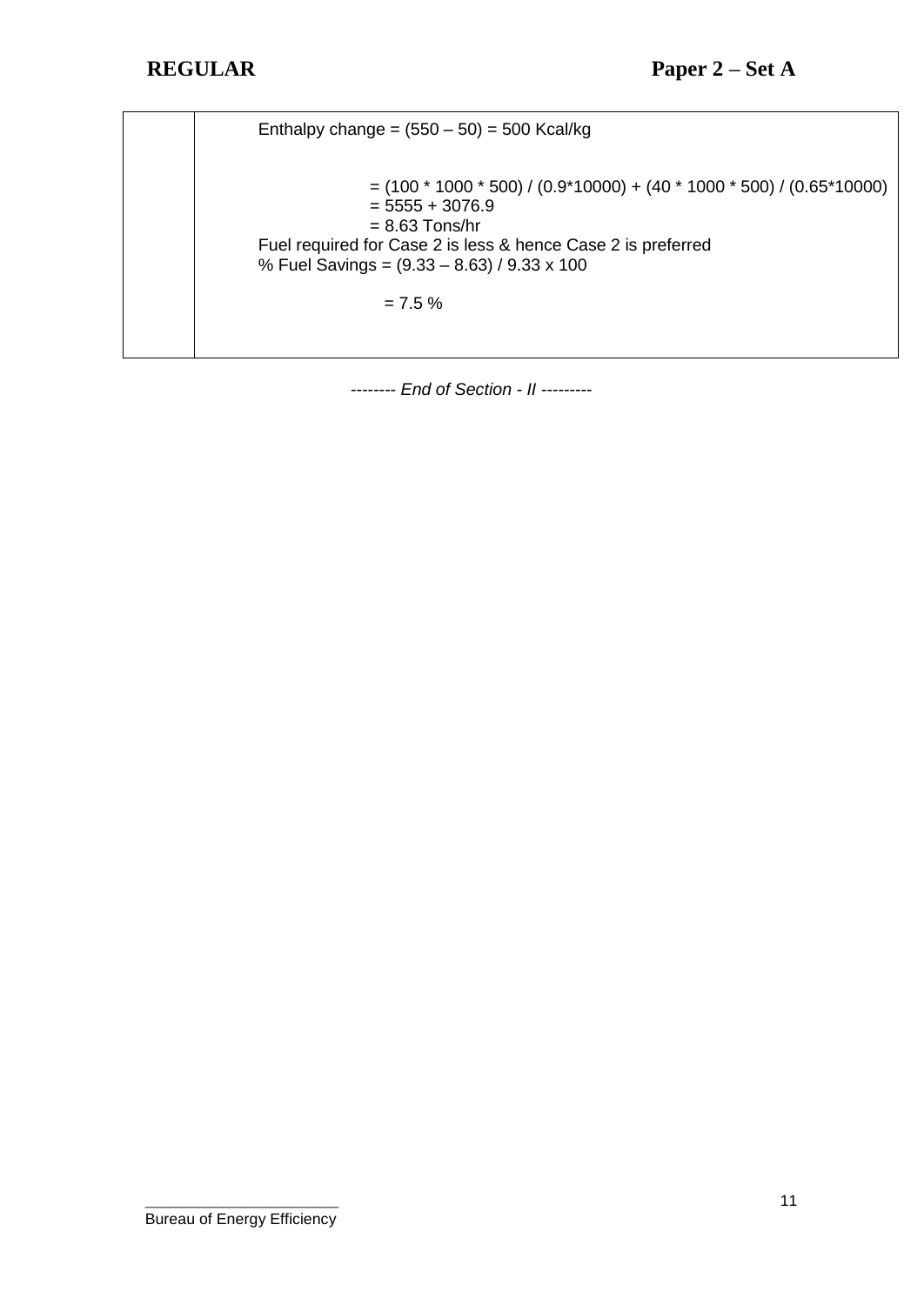## **Section - III: LONG DESCRIPTIVE QUESTIONS**

| $L-1$ | A gaseous fuel has volumetric composition as $CH_4 - 70$ % & $C_2H_6 - 30$ %. The<br>Gross Calorific Value of CH <sub>4</sub> & C <sub>2</sub> H <sub>6</sub> is 45000 kJ/Nm <sup>3</sup> & 70000 kJ/Nm <sup>3</sup><br>respectively. Find out the Net Calorific Value of gaseous fuel in kJ/Nm <sup>3</sup> . (Latent<br>heat of water vapor - 2445 kJ/kg) |                                                                                                                 |                                                                          |  |
|-------|-------------------------------------------------------------------------------------------------------------------------------------------------------------------------------------------------------------------------------------------------------------------------------------------------------------------------------------------------------------|-----------------------------------------------------------------------------------------------------------------|--------------------------------------------------------------------------|--|
| Ans   | $CH_4 + 2O_2 = CO_2 + 2H_2O$                                                                                                                                                                                                                                                                                                                                |                                                                                                                 |                                                                          |  |
|       | 1 Nm <sup>3</sup> of CH <sub>4</sub> + 2 Nm <sup>3</sup> of O <sub>2</sub> = 1 Nm <sup>3</sup> of CO <sub>2</sub> + 2 Nm <sup>3</sup> of H <sub>2</sub> O                                                                                                                                                                                                   |                                                                                                                 |                                                                          |  |
|       |                                                                                                                                                                                                                                                                                                                                                             | Hence, 0.70 Nm <sup>3</sup> of CH <sub>4</sub> will generate 0.70 x 2 = 1.4 Nm <sup>3</sup> of H <sub>2</sub> O |                                                                          |  |
|       |                                                                                                                                                                                                                                                                                                                                                             | $C_2H_6 + 3.5O_2 = 2CO_2 + 3H_2O$                                                                               |                                                                          |  |
|       | 1 Nm <sup>3</sup> of C <sub>2</sub> H <sub>6</sub> + 3.5 Nm <sup>3</sup> of O <sub>2</sub> = 2 Nm <sup>3</sup> of CO <sub>2</sub> + 3 Nm <sup>3</sup> of H <sub>2</sub> O                                                                                                                                                                                   |                                                                                                                 |                                                                          |  |
|       | Hence, 0.3 Nm <sup>3</sup> of C <sub>2</sub> H <sub>6</sub> will generate 0.30 x 3 = 0.9 Nm <sup>3</sup> of H <sub>2</sub> O                                                                                                                                                                                                                                |                                                                                                                 |                                                                          |  |
|       | Volume of water vapor = $1.4 + 0.9 = 2.3$ Nm <sup>3</sup> /Nm <sup>3</sup> of fuel                                                                                                                                                                                                                                                                          |                                                                                                                 |                                                                          |  |
|       | (We know that mass of 22.4 Nm <sup>3</sup> of H <sub>2</sub> O = 18 kg i.e. mass of 1 kMol)                                                                                                                                                                                                                                                                 |                                                                                                                 |                                                                          |  |
|       | Mass of Water vapor, Mm = $2.3 \times 18 / 22.4 = 1.85 \text{ kg/Nm}^3$ of fuel                                                                                                                                                                                                                                                                             |                                                                                                                 |                                                                          |  |
|       | GCV of gaseous Fuel = $(70\% \times 45000)$ + $(30\% \times 70000)$<br>$= 52500$ kJ/Nm <sup>3</sup>                                                                                                                                                                                                                                                         |                                                                                                                 |                                                                          |  |
|       | <b>NCV</b>                                                                                                                                                                                                                                                                                                                                                  | $=$ GCV $-$ (Mm x 2245)<br>$= 52500 - (1.85 \times 2245)$<br>$= 48346$ kJ/Nm <sup>3</sup><br>$= 4.13 %$         |                                                                          |  |
| $L-2$ | A Textile plant has an extensive steam distribution network and the steam condensate is not<br>being recovered. The plant management is planning to recover the condensate and<br>generate flash steam for use as low pressure process steam for fuel savings. The following<br>are the parameters about the system.                                        |                                                                                                                 |                                                                          |  |
|       | Condensate quantity<br><b>Condensate Pressure</b><br>Cost of steam<br>Annual operating hours<br>Low pressure process steam (flash steam) pressure                                                                                                                                                                                                           |                                                                                                                 | $= 1000$ kg/hr<br>$= 10$ bar<br>$=$ Rs 1100/Ton<br>$= 8000$<br>$= 2 bar$ |  |
|       | Sensible heat of condensate at 10 bar<br>Sensible heat of condensate at 2 bar                                                                                                                                                                                                                                                                               |                                                                                                                 | $= 188$ kCal/kg<br>$= 135$ kCal/kg                                       |  |
|       | Latent heat of steam at 2 bar                                                                                                                                                                                                                                                                                                                               |                                                                                                                 | $= 518$ kCal/kg                                                          |  |
|       | <b>Boiler Efficiency</b>                                                                                                                                                                                                                                                                                                                                    |                                                                                                                 | $= 82 \%$                                                                |  |
|       | GCV of fuel oil                                                                                                                                                                                                                                                                                                                                             |                                                                                                                 | $= 10,200$ kCal/kg                                                       |  |
|       | Specific Gravity of fuel oil                                                                                                                                                                                                                                                                                                                                |                                                                                                                 | $= 0.92$                                                                 |  |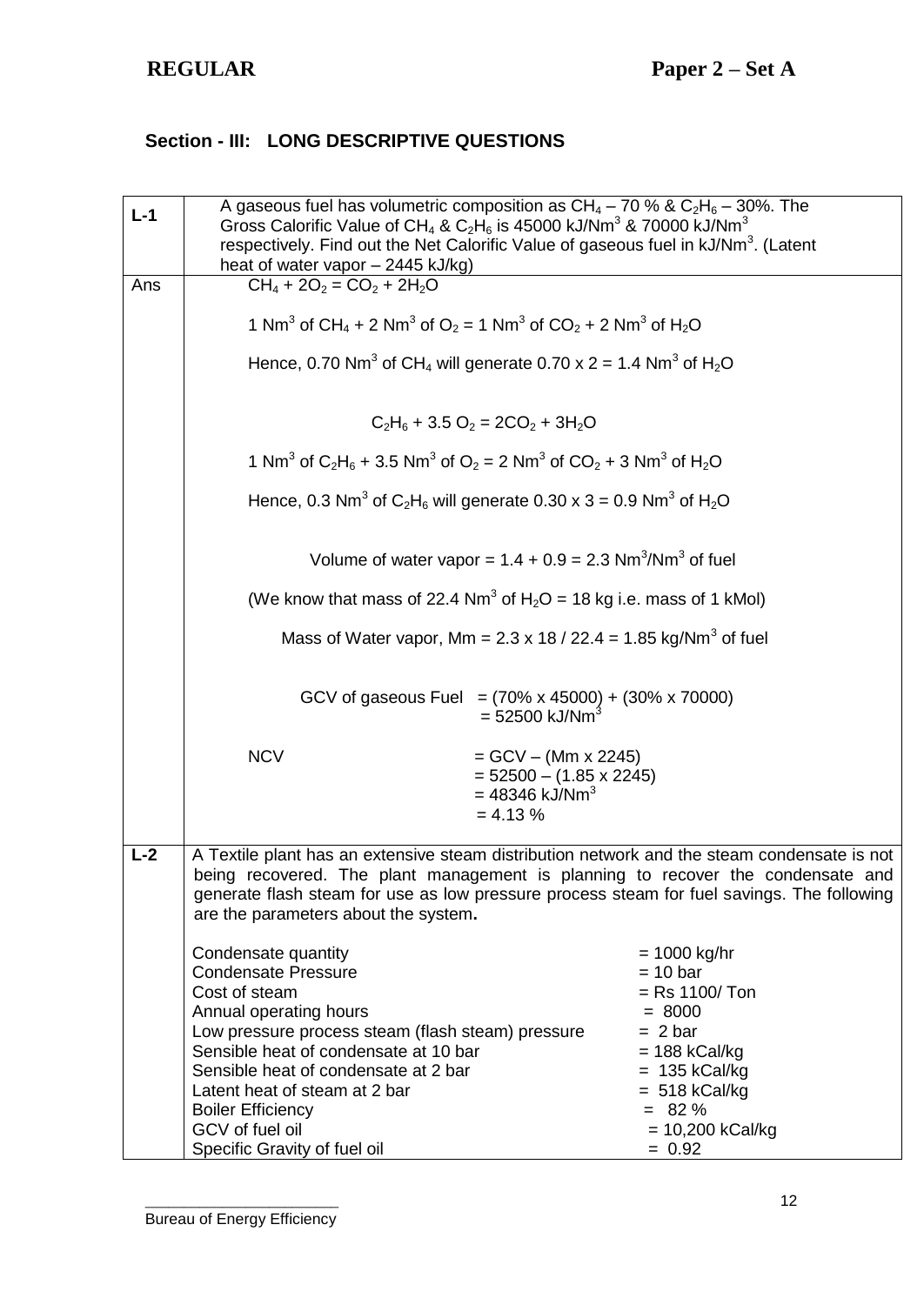|                 | Condensate temperature when recovered                                               |                    | $= 95 °C$                                                                             |
|-----------------|-------------------------------------------------------------------------------------|--------------------|---------------------------------------------------------------------------------------|
|                 | Make up water temperature                                                           |                    | $=$ 35 °C                                                                             |
|                 |                                                                                     |                    |                                                                                       |
|                 |                                                                                     |                    |                                                                                       |
|                 |                                                                                     |                    | Calculate the Quantity of flash steam which can be recovered, and the annual fuel oil |
|                 | savings on account of condensate recovery                                           |                    |                                                                                       |
| Ans             |                                                                                     |                    |                                                                                       |
|                 | a) Flash steam available $% = S1-S2/(L2)$                                           |                    |                                                                                       |
|                 | Where: S1 is the sensible heat of higher pressure condensate.                       |                    |                                                                                       |
|                 |                                                                                     |                    |                                                                                       |
|                 | S2 is the sensible heat of the lower pressure condensate                            |                    |                                                                                       |
|                 | L2 is the latent heat of flash steam (at lower pressure).                           |                    |                                                                                       |
|                 |                                                                                     |                    |                                                                                       |
|                 | % of Flash steam recoverable                                                        |                    | $=$ (188 – 135) / 518 = 10.2 %                                                        |
|                 |                                                                                     |                    |                                                                                       |
|                 |                                                                                     |                    |                                                                                       |
|                 | Quantity of flash steam recovered from condensate = $1000 \times 0.102 = 102$ kg/hr |                    |                                                                                       |
|                 |                                                                                     |                    |                                                                                       |
|                 | Condensate available for recovery after flash steam = $1000 - 102 = 898$ kg/hr      |                    |                                                                                       |
|                 |                                                                                     |                    |                                                                                       |
|                 | Heat recovered                                                                      |                    | $= 898 \times (95 - 35) = 53880 \text{ kCal/hr}$                                      |
|                 | Annual fuel oil saving = 53880 x 8000 / (0.82 x 10200) = 51.2 tons/yr               |                    |                                                                                       |
|                 |                                                                                     |                    |                                                                                       |
|                 |                                                                                     |                    |                                                                                       |
|                 |                                                                                     |                    |                                                                                       |
|                 |                                                                                     |                    |                                                                                       |
| $\overline{L3}$ | Analyse the diagram as given below and calculate:                                   |                    |                                                                                       |
|                 |                                                                                     |                    |                                                                                       |
|                 | (i) Boiler Efficiency by direct method                                              |                    |                                                                                       |
|                 |                                                                                     |                    |                                                                                       |
|                 | (ii) Water Temperature in the condensate tank                                       |                    |                                                                                       |
|                 |                                                                                     |                    | (iii) Estimate fuel loss due to non-recovery of 2 TPH condensate, assuming the boiler |
|                 | efficiency to be the same                                                           |                    |                                                                                       |
|                 |                                                                                     |                    |                                                                                       |
|                 | Given data:                                                                         |                    |                                                                                       |
|                 |                                                                                     |                    |                                                                                       |
|                 | Enthalpy of steam at 10kg/cm2                                                       | $= 665$ kCal/kg    |                                                                                       |
|                 | Furnace Oil consumption                                                             | $= 600$ liters/hr  |                                                                                       |
|                 | Specific Gravity of furnace oil                                                     | $= 0.89$           |                                                                                       |
|                 | G.C.V. of furnace oil                                                               | $= 10,000$ kCal/kg |                                                                                       |
|                 |                                                                                     |                    |                                                                                       |
|                 |                                                                                     |                    |                                                                                       |
|                 |                                                                                     |                    |                                                                                       |
|                 |                                                                                     |                    |                                                                                       |
|                 |                                                                                     |                    |                                                                                       |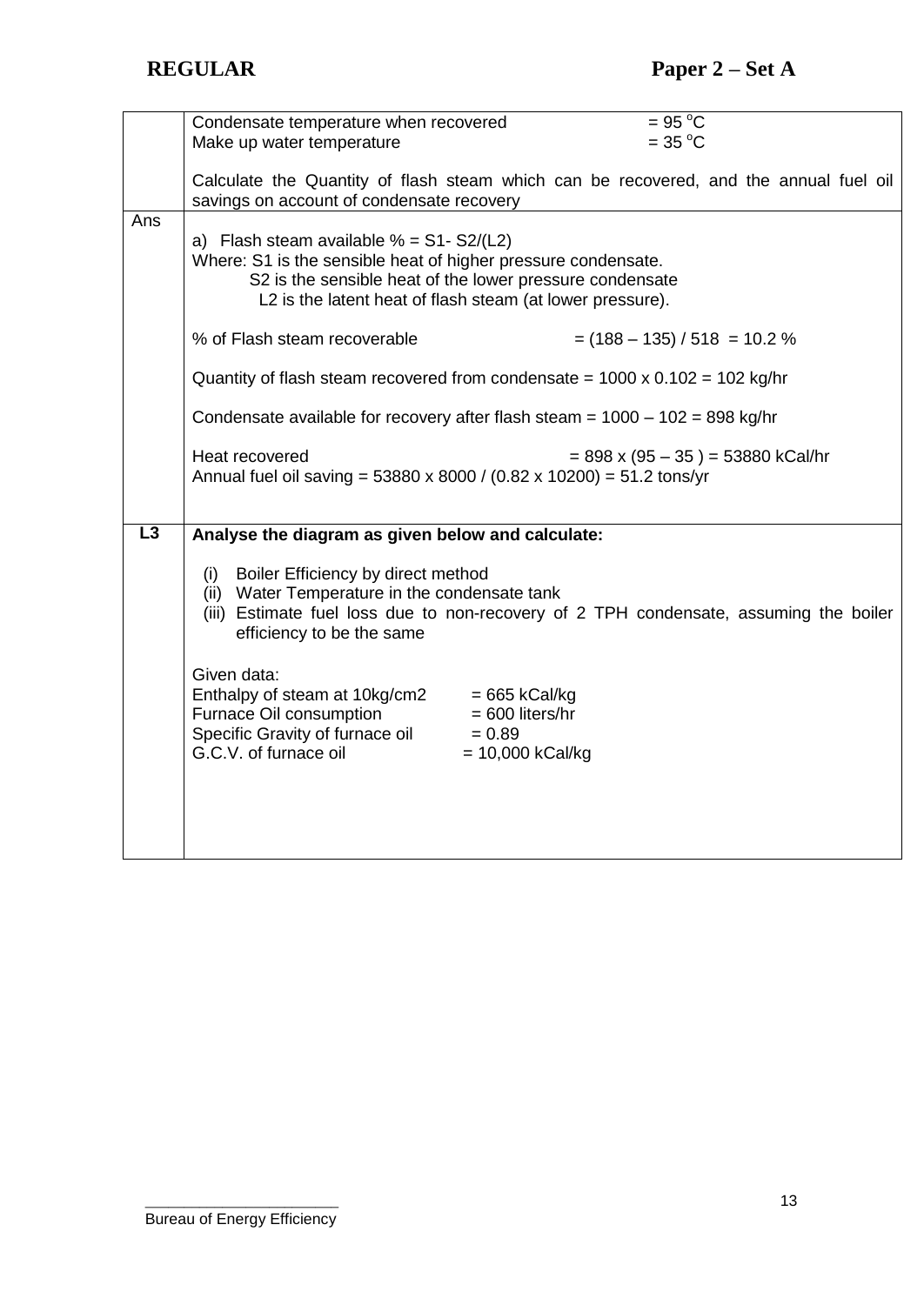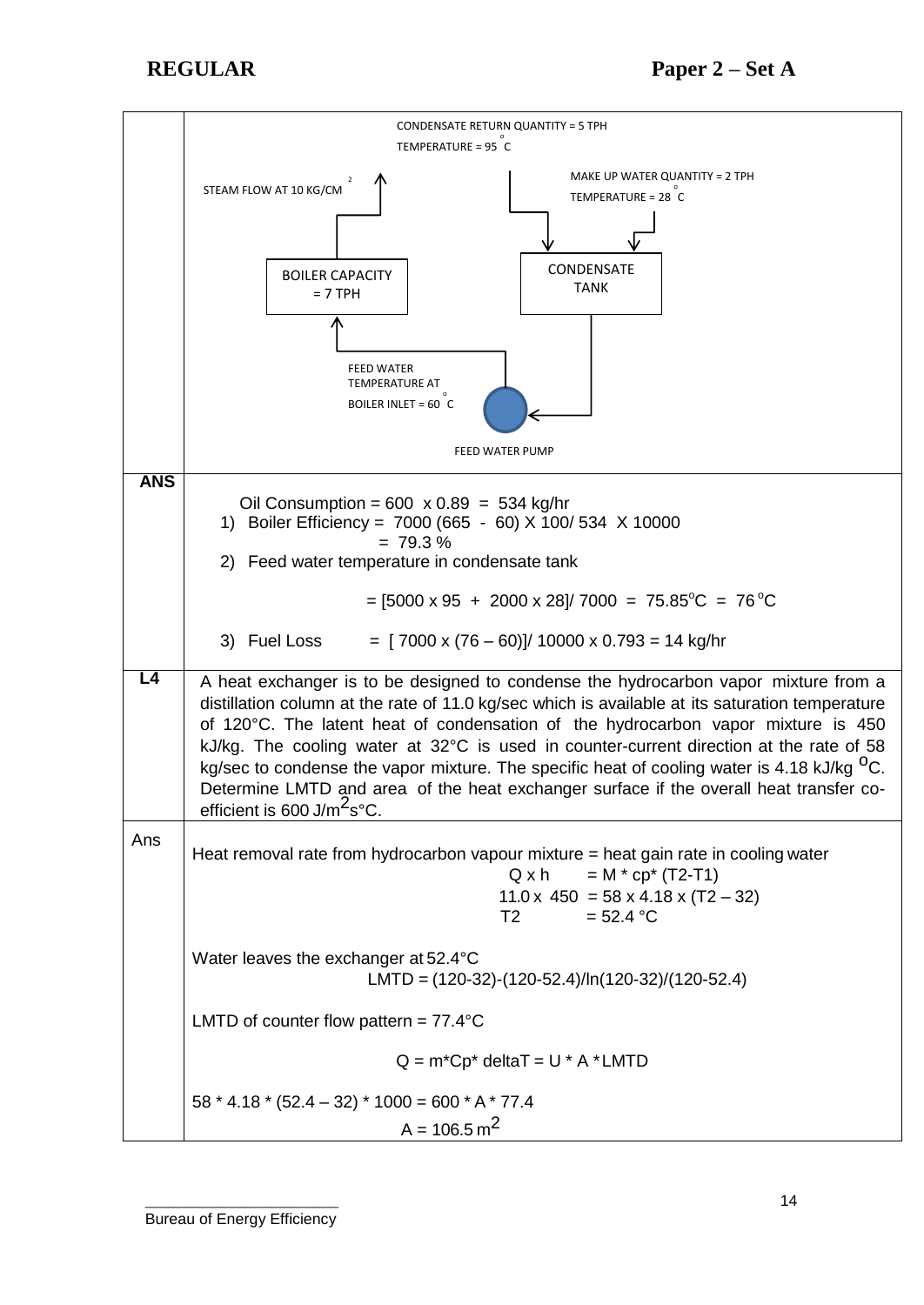# **REGULAR Paper 2 – Set A**

|       | Area of the heat exchanger surface is $106.5 \text{ m}^2$                                                                                                                                                                                                                                                                                                                                                                                                                                                                                                                                                                                                                                                                              |  |  |
|-------|----------------------------------------------------------------------------------------------------------------------------------------------------------------------------------------------------------------------------------------------------------------------------------------------------------------------------------------------------------------------------------------------------------------------------------------------------------------------------------------------------------------------------------------------------------------------------------------------------------------------------------------------------------------------------------------------------------------------------------------|--|--|
| $L-5$ | Explain the process of Mechanical de-aeration and chemical de-aeration<br>a)                                                                                                                                                                                                                                                                                                                                                                                                                                                                                                                                                                                                                                                           |  |  |
|       | b)<br>How does an energy auditor assess the performance of steam trap during energy<br>audit?                                                                                                                                                                                                                                                                                                                                                                                                                                                                                                                                                                                                                                          |  |  |
| Ans   | a)                                                                                                                                                                                                                                                                                                                                                                                                                                                                                                                                                                                                                                                                                                                                     |  |  |
|       | Mechanical de-aeration                                                                                                                                                                                                                                                                                                                                                                                                                                                                                                                                                                                                                                                                                                                 |  |  |
|       | Mechanical de-aeration for the removal of these dissolved gases is typically utilized prior to the addition<br>of chemical oxygen scavengers. Mechanical de-aeration is based on Charles' and Henry's laws of<br>physics. Simplified, these laws state that removal of oxygen and carbon dioxide can be accomplished<br>by heating the boiler feed water, which reduces the concentration of oxygen and carbon dioxide in the<br>atmosphere surrounding the feed water. Mechanical de-aeration can be the most economical. They<br>operate at the boiling point of water at the pressure in the de-aerator. They can be of vacuum or pressure<br>type.                                                                                 |  |  |
|       | The vacuum type of de-aerator operates below atmospheric pressure, at about $82^{\circ}$ C, can reduce the<br>oxygen content in water to less than 0.02 mg/litre. Vacuum pumps or steam ejectors are required to<br>maintain the vacuum.                                                                                                                                                                                                                                                                                                                                                                                                                                                                                               |  |  |
|       | The pressure-type de-aerators operates by allowing steam into the feed water through a pressure control<br>valve to maintain the desired operating pressure, and hence temperature at a minimum of 105°C. The<br>steam raises the water temperature causing the release of O <sub>2</sub> and CO <sub>2</sub> gases that are then vented from<br>the system. This type can reduce the oxygen content to 0.005 mg/litre.                                                                                                                                                                                                                                                                                                                |  |  |
|       | Where excess low-pressure steam is available, the operating pressure can be selected to make use of<br>this steam and hence improve fuel economy. In boiler systems, steam is preferred for de-aeration<br>because:                                                                                                                                                                                                                                                                                                                                                                                                                                                                                                                    |  |  |
|       | • Steam is essentially free from $O_2$ and $CO_2$                                                                                                                                                                                                                                                                                                                                                                                                                                                                                                                                                                                                                                                                                      |  |  |
|       | • Steam is readily available<br>Steam adds the heat required to complete the reaction.                                                                                                                                                                                                                                                                                                                                                                                                                                                                                                                                                                                                                                                 |  |  |
|       | <b>Chemical de-aeration</b>                                                                                                                                                                                                                                                                                                                                                                                                                                                                                                                                                                                                                                                                                                            |  |  |
|       | While the most efficient mechanical deaerators reduce oxygen to very low levels (0.005 mg/litre),<br>even trace amounts of oxygen may cause corrosion damage to a system. Consequently, good operating<br>practice requires removal of that trace oxygen with a chemical oxygen scavenger such as sodium sulfite<br>or hydrazine. Sodium sulphite reacts with oxygen to form sodium sulphate, which increases the TDS<br>in the boiler water and hence increases the blow down requirements and make-up water quality.<br>Hydrazine reacts with oxygen to form nitrogen and water. It is invariably used in high pressures boilers<br>when low boiler water solids are necessary, as it does not increase the TDS of the boiler water. |  |  |
|       | Ref page no 47<br>b)                                                                                                                                                                                                                                                                                                                                                                                                                                                                                                                                                                                                                                                                                                                   |  |  |